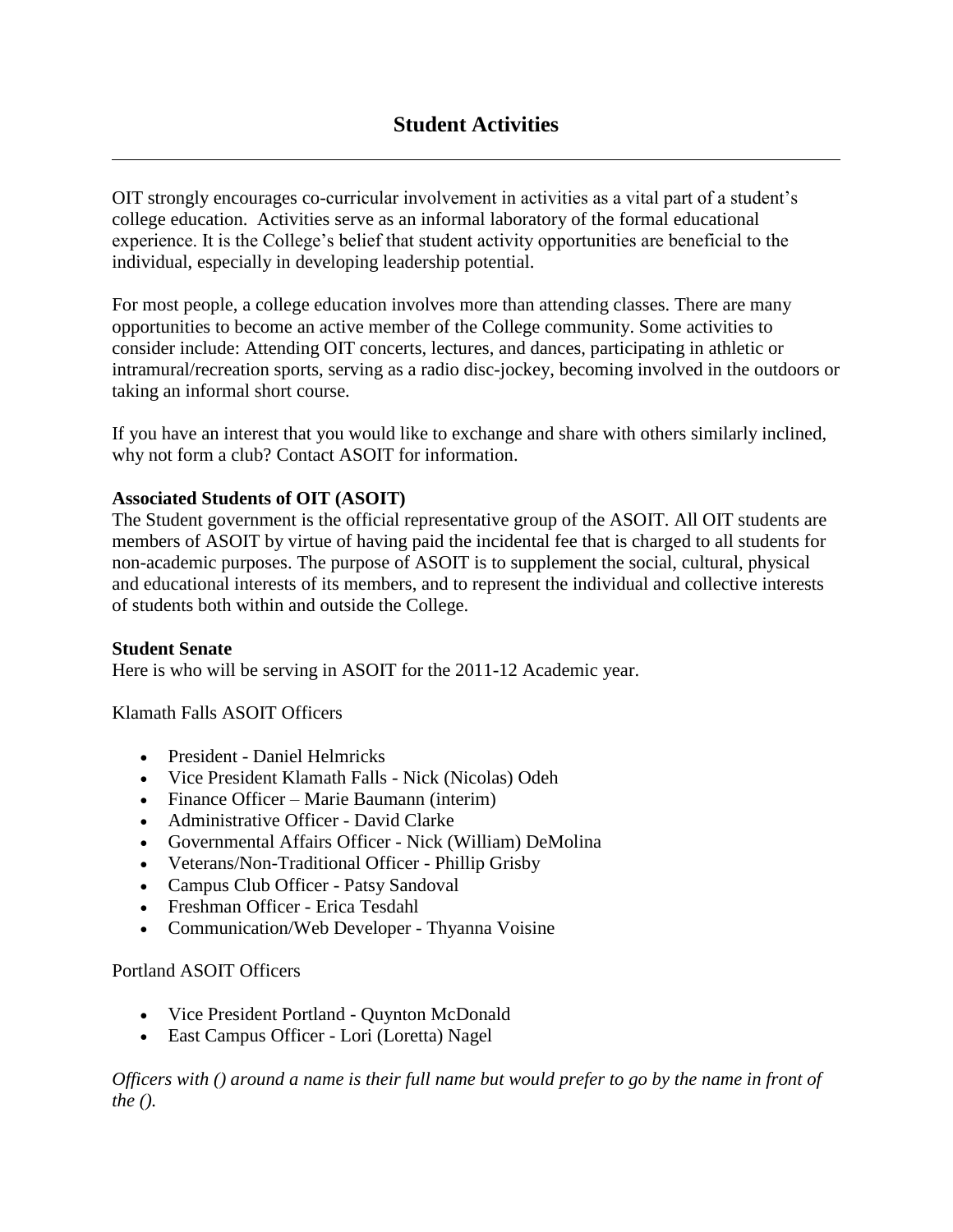The Senate encourages development of campus organizations and activities to meet the needs of all students. For example, you can participate in one of the Student Senate Commissions or Committees, or you can become a Senator. Speak to the Director of Campus Life for more information.

## **Student Senate Committees/Commissions**

Committee/Commission appointments are made by the President of the Student Senate through recommendation of the chairperson and Student senate and include:

- Affirmative Action Commission (2 students)
- Americans with Disabilities Act Task Force (2 students)
- Athletic Advisory Commission (2 students)
- Bookstore Commission (2 students)
- College Union Commission (2 students)
- Commission on College Teaching (2 students)
- Curriculum Planning Commission (2 students)
- Facilities Planning Commission (2 students)
- Learning Resources Commission (2 students)
- Safety Commission (2 students)
- Student Hearing Commission (4 students)
- Student Media Advisory Commission (2 students)
- Substance Abuse Commission (4 students)
- Traffic Commission (3 students)

For more information on each specific committee/commission, or to sign-up to serve on a committee/commission, stop by the ASOIT office.

#### **Student Fees**

Fees for the 2010-2011 academic year for each undergraduate student are as follows: (15 credit hours)\*

- $\triangleright$  Incidental Fee \$ 230.00/term (variable below 12 credits)
- $\triangleright$  Building Fee \$45.00/term
- $\blacktriangleright$  Health Service Fee \$ 106.00/term (9-18 credits)
- $\triangleright$  Technology Fee \$54.00/term
- $\triangleright$  Resource Fee \$100.00/term
- $\triangleright$  Matriculation Fee \$150.00/one-time charge

#### \*Fees are approximate

In addition to the tuition and fees, institutions also charge Programmatic Resource Fees. These fees are assessed to students enrolled in specific programs to provide fund to assist with faculty, resource materials, equipment, and specialized services.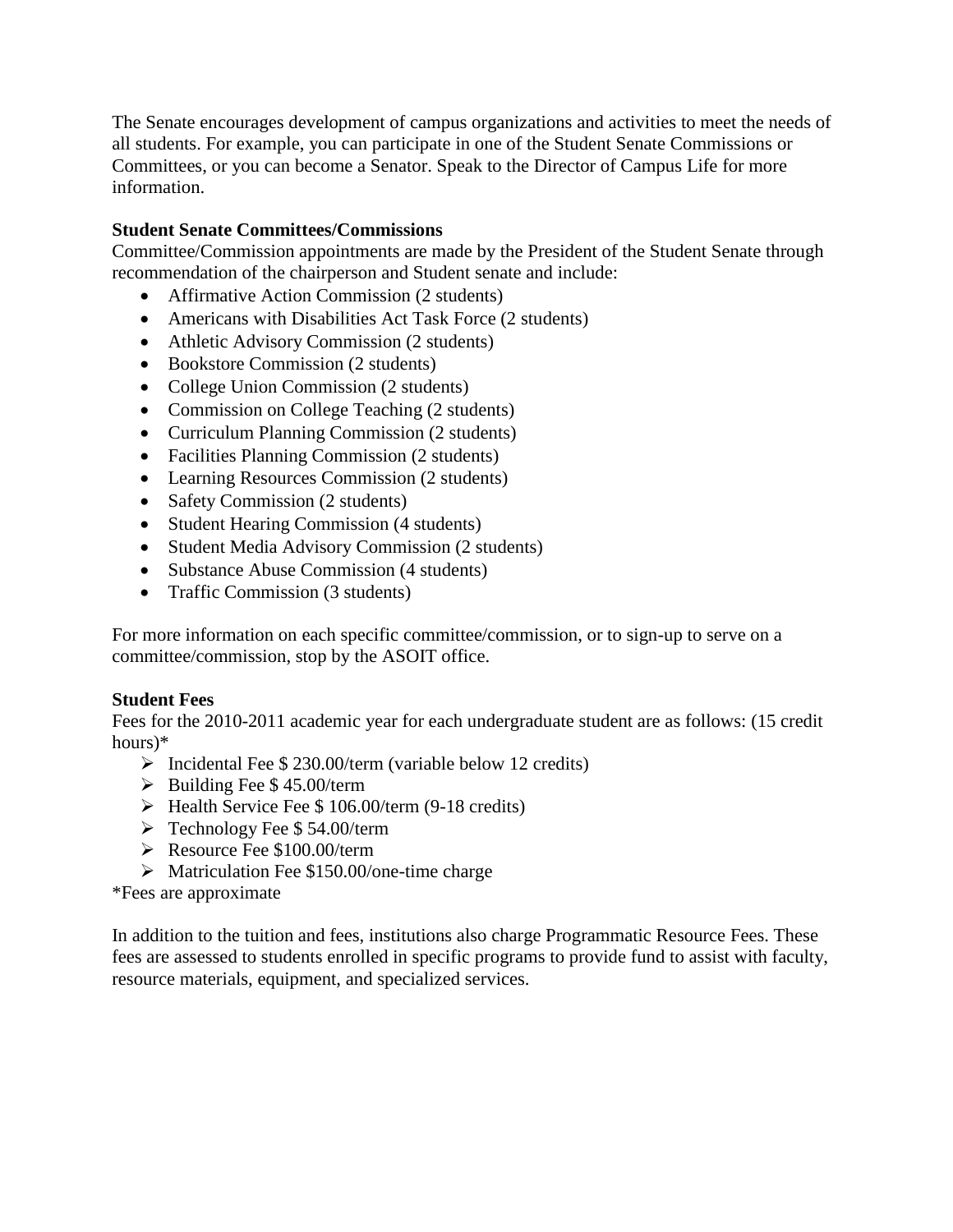The Incidental Fee Committee (IFC) is in place to establish budget allocations, hold campus hearings on proposed budgets, and recommend the following year's fee level. The IFC is composed of the following voting ASOIT members:

- Vice President of Finance and Administration, Chair
- Governmental Affairs Officer
- Campus Senators  $(1)$
- Finance Officer
- Administrative Officer
- Freshman Senator
- Vice President for Student Affairs (non-voting)
- Director of Campus Life (non-voting)
- Director of Business Affairs (non-voting)

Areas receiving Incidental Fees for the 2011-2012 academic years are: The College Union, Athletics and Campus Life. The Campus Life budget is developed by the ASOIT Student Senate through various student committees and is administered by the Student Senate in cooperation with the Vice President for Student Affairs and the Director of Campus Life. Questions regarding budget allocations should be directed to the ASOIT President, the Vice President for Student Affairs or the Director of Campus Life.

# **Fun Ways to Be Involved at OIT**

#### Campus Activities

The purpose of The Campus Activities Student Program is to provide quality activities for the student body in accordance with their expressed wishes, interests and needs. A student staff works together to plan and coordinate various activities including: concerts, lectures, comedians, films, etc. The team also works with ASOIT, KTEC, The EDGE, OTB, Orientation, The Outdoor Program, Diversity Center and Women's Resource Center in collaborating events. They do so with the support of ASOIT, KTEC, The Edge, and OTB.

Charged with providing quality recreational, social, and cultural programming for all students, Campus Activities hosts events such as homecoming week, club competitions, talent shows, comedy showcases, hypnotists, musical acts, annual trips and lecture presentations, as well as helping co-sponsor activities and events presented by many OIT departments, such as diversity week, international dinners, Super Club Sign-Up activities, BBQ's and dances. CU Program Suite 541-885-1392 Fax – 541-885-1833

# Diversity Center

The Diversity staff is comprised of student employees that have a desire to promote and encourage appreciation of diversity. Programs include coffee hours, cultural and educational forums and activities that enrich student life on the OIT campus and in the Klamath Falls community.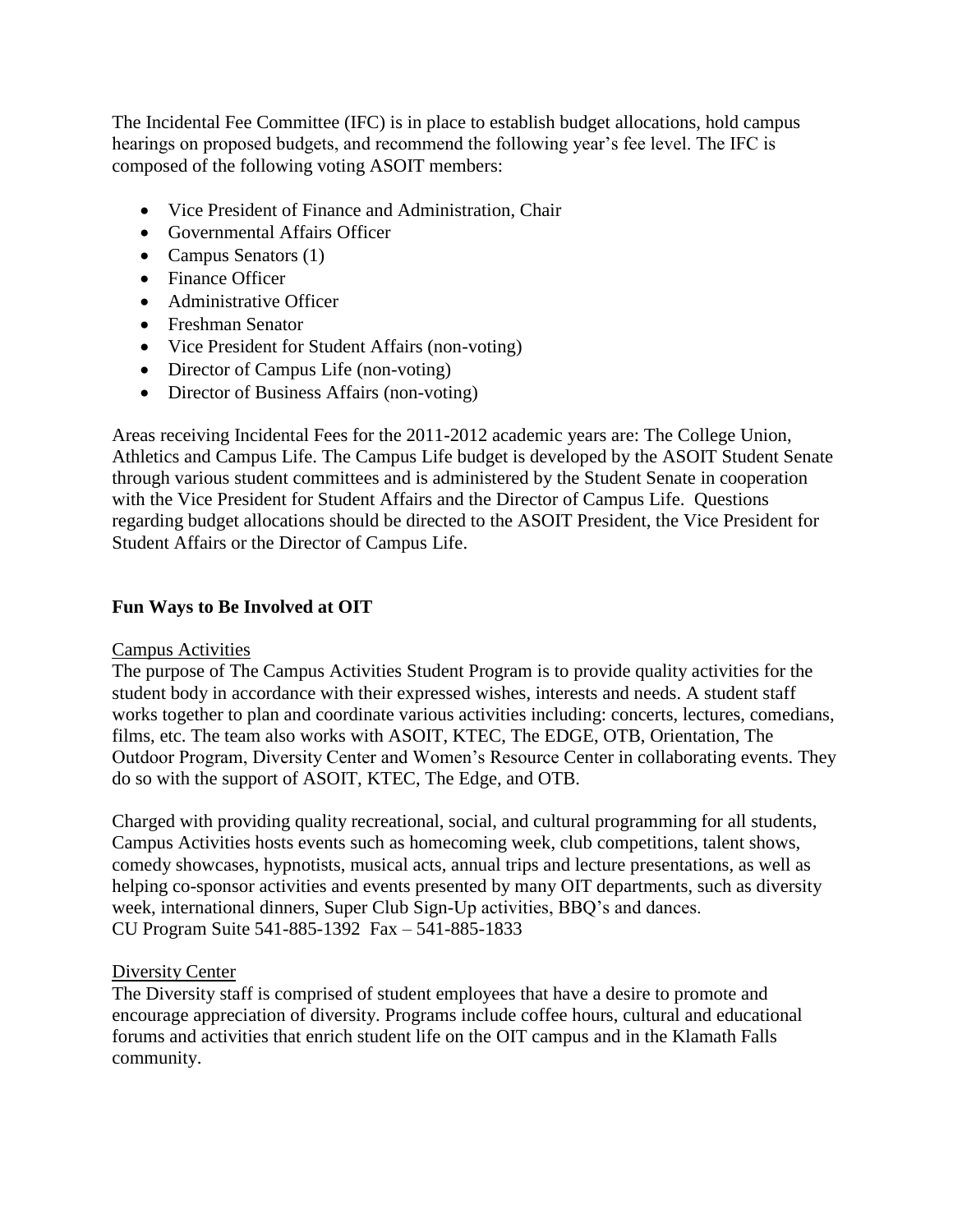The DC student lounge provides a comfortable atmosphere for students to gather—and offers public computers, internet access, kitchen and social area. Activities are also scheduled throughout the week.

We look forward to meeting you—please join us in the **DC.** 

―Diversity is the one true thing we all have in common —celebrate it every day.‖ *~Anonymous* 

#### KTEC Campus Radio Station

The campus radio station, KTEC-FM (89.5) is operated under a license issued to the Oregon State Board of Higher Education. KTEC is the oldest FM station in southern Oregon and provides opportunities for any student interested in radio and music to gain experience and working knowledge of a broadcast station and to develop skills and creative ability. The station also provides campus entertainment and public service to the community and campus within its broadcast range. No background is necessary and all interested persons are urged to drop by with questions. Credit hours per term may be earned for this activity.

#### *The Edge—*Campus Newspaper

A student-produced campus newspaper, *The Edge*, is a weekly tabloid written by communication studies majors and produced by a student staff. It provides general campus news, information of interest and important announcements. Editorials and letters expressing student opinion on student government and activities are also included. College credits may be earned for this activity.

#### Oregon Technical Broadcasting (OTB)

OTB is the student-run video production program at OIT. OTB provides the campus entertainment through the creation of a sketch comedy show called Outside the Box. New episodes of this show are created each term. In addition to this, OTB films campus events, operates the closed circuit TV station on campus, and provides video services to campus organizations who request them. Anyone who is interested in TV/video/film productions, acting, or comedy is encouraged to get involved with OTB. No previous experience is necessary and all are welcome!

#### Orientation "Hooties Hallo"

Hootie's Hallo, our new student orientation program, provides an opportunity for incoming students to have fun and interact with one another before hitting the books. Some of the highlight events include a downtown celebration and scavenger hunt, student faculty lunch, K-Mart shipping spree, and advice from the dating doctor Dave Coleman, the real life Hitch.

#### Outdoor Program (OP)

The OIT Outdoor Program provides an opportunity to participate in outdoor activities including rafting, caving, mountain climbing, hiking and skiing. Most trips are offered at little or no cost. No previous experience is necessary to enjoy the program. Events and activities are planned for both beginners and advanced adventurers. In addition to sponsoring trips, the OP also offers lowcost rental equipment for a variety of outdoor activities.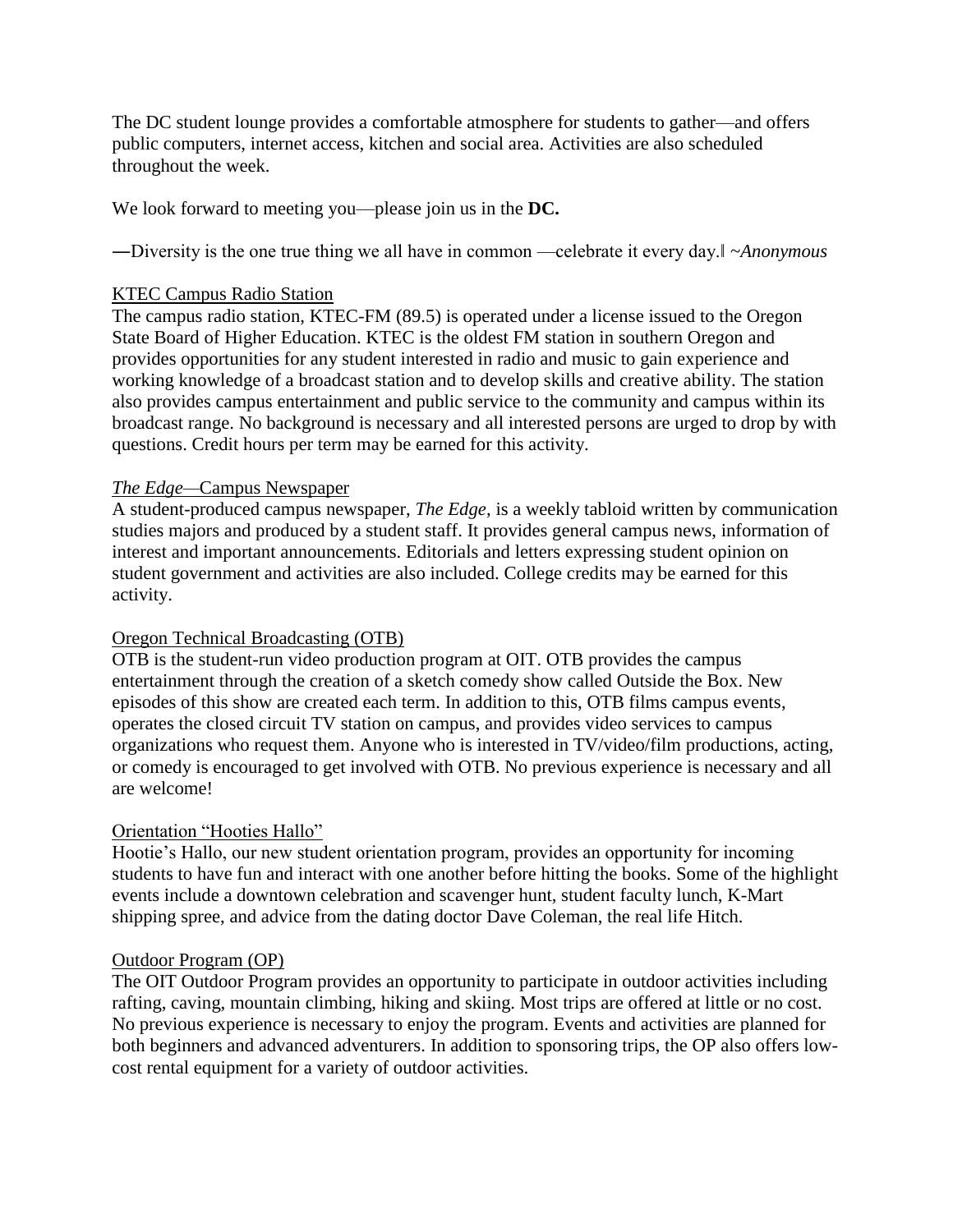Students planning a weekend expedition don't have to buy expensive equipment. The OP has canoes, tents, backpacks, cross-country skis and much more available at a nominal cost. If you are searching for adventure or an excuse to crawl out from under those books, stop by the OP and see what we have to offer. The OP office is located on the second floor of the College Union. Call 885-1834 for more info.

## Residence Hall Association

This program organizes and provides social, cultural, and educational activities for all Residence Hall Students. To serve as a liaison between the Housing Office and residents by introducing legitimate concerns of the on campus students to the Housing Office.

### Women's Resource Center (WRC)

The OIT WRC is committed to assisting people of all genders to eradicate abuse, sexism, hate, and inequality in all areas of our lives. We provide for all OIT students, faculty and staff a resource library, referral information, interpersonal support, programs for academic and personal success, and an atmosphere of community and connection. We are located in the College Union Bldg Room 224 C (inside the Diversity Center) 541-885-1067 or [wrc@oit.edu](mailto:wrc@oit.edu)

### *Clubs & Organizations*

Clubs and organizations are listed alphabetically so that students can readily find a group in which to participate. More information about these groups is available in the ASOIT Office (885-1828). Organizations & Campus Clubs (OCC) is an integral part of ASOIT and it represents a large part of the active student community on the campus of OIT. Through club representatives, students can participate indirectly in the Student Senate and promote clubs within the OIT community.

- **Airsoft Club:** The mission of the Oregon Institute of Technology Airsoft Club is to promote the sport of Airsoft and provide a safe and friendly environment for interested individuals to meet and play, and in the process, build teamwork and camaraderie.
- **Alpha Mu Lota**: A club committed to sisterhood, leadership, and community service. They seek to promote friendship, sisterhood, and giving back to our community at Oregon Institute of Technology in Klamath Falls, Oregon.
- **Alpha Sigma Alpha**: Alpha Sigma Alpha develops women of poise and purpose. Our chapter promotes sisterhood, communication, the foundation of trust, and development of life-long friendships. We encourage service to others and the community. Our goal is to facilitate growth in each woman for high moral character, leadership, and many other aspects.
- **Amateur Radio Club:** Teaching anyone who wants to know how to learn how to operate and gain an amateur radio license.
- **American Society of Civil Engineers (ASCE):** The purpose of the ASCE/AGC club is to allow civil engineering students the opportunity to become official members of ASCE chapter. Additionally, ASCE/AGC allows students to have opportunities to be involved in campus and community projects that incorporate aspects of civil engineering. The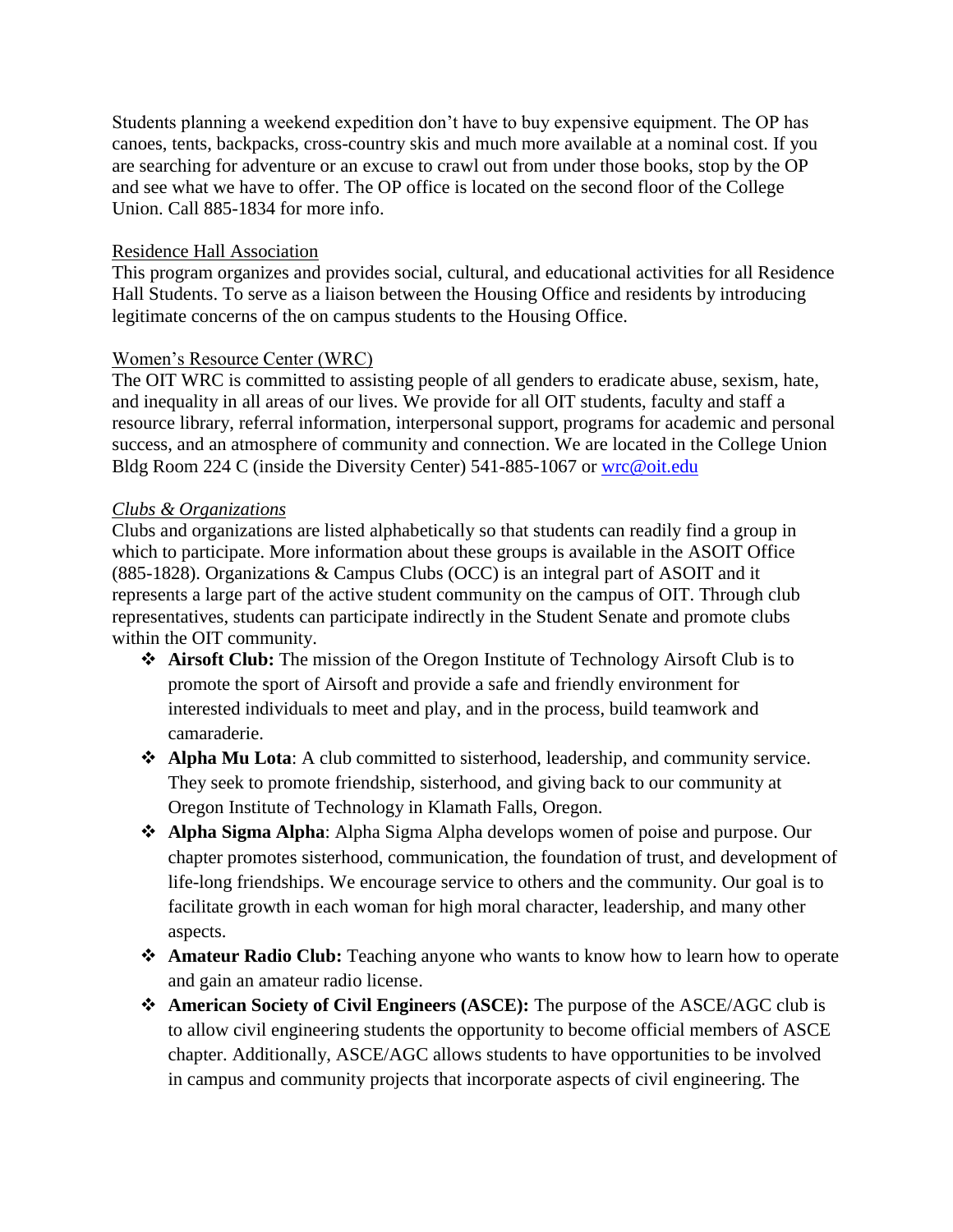events are designed to help students prepare for a future as a professional engineer by applying what is learned in the civil engineering program to real life situations.

- **American Society of Mechanical Engineers (ASME):** The purpose of American Society Mechanical Engineering is to encourage academic and social activities among OIT students, especially among Mechanical Engineering students at the university.
- **Chi Alpha:** To form an open community, in which students will feel comfortable discussing and practicing Christian Faith.
- **Christian Fellowship:** The purpose of Christian Fellowship is to have fellowship in a Christian context where members can worship God; and encourage, teach and support one another.
- **Computer System Society:** This organization is for the continued learning of computer knowledge in the pursuit of a higher degree of education.
- **Dental Hygiene:** To improve the public's total health, the mission of the American Dental Hygienists' Association is to advance the art and science of *dental hygiene* by ensuring access to quality oral health care, increasing awareness of the cost effective benefits of prevention, promoting the highest standards of *dental hygiene* education, licensure, practice and research, and representing and promoting the interests of *dental hygienists*.
- **Diagnostic Medical Sonography (DMS):** The goal of the DMS club is to foster community and class spirit and cohesiveness. This is done through highway clean ups, volunteering at local events and coordinating club activities.
- **Echocardiography (ECHO Club)**: The purpose of this club is help raise money for charities and to help educate the public about Echocardiography.
- **Engineers Without Borders (EWB)**: With EWB-USA, OIT-EWB supports community-driven development programs worldwide by collaborating with local partners to design and implement sustainable engineering projects, while creating transformative experiences and responsible leaders.
- **Flow Club:** The purpose of Flow Club is to foster an alternative arts community for those who want to learn the arts of poi, staff, contact juggling, juggling, and more. No experience is needed.
- **Gay-Straight Alliance (GSA):** To promote the awareness and understanding of gay, lesbian, bisexual, transgender, and questioning (GLBTQ) issues, and to create a supportive environment for all students to meet, socialize, and discuss these issues.
- **Institute Electrical and Electronics Engineers (IEEE):** Allows its members to experience the engineering profession by doing engineering projects that allow its members to work collectively in a group.
- **International Club:** Our mission is to provide activities, connect students from other cultures, and generally support all students socially and academically.
- **Magic Club:** Provide a place for anyone who plays or wants to learn how to play the card game, "Magic."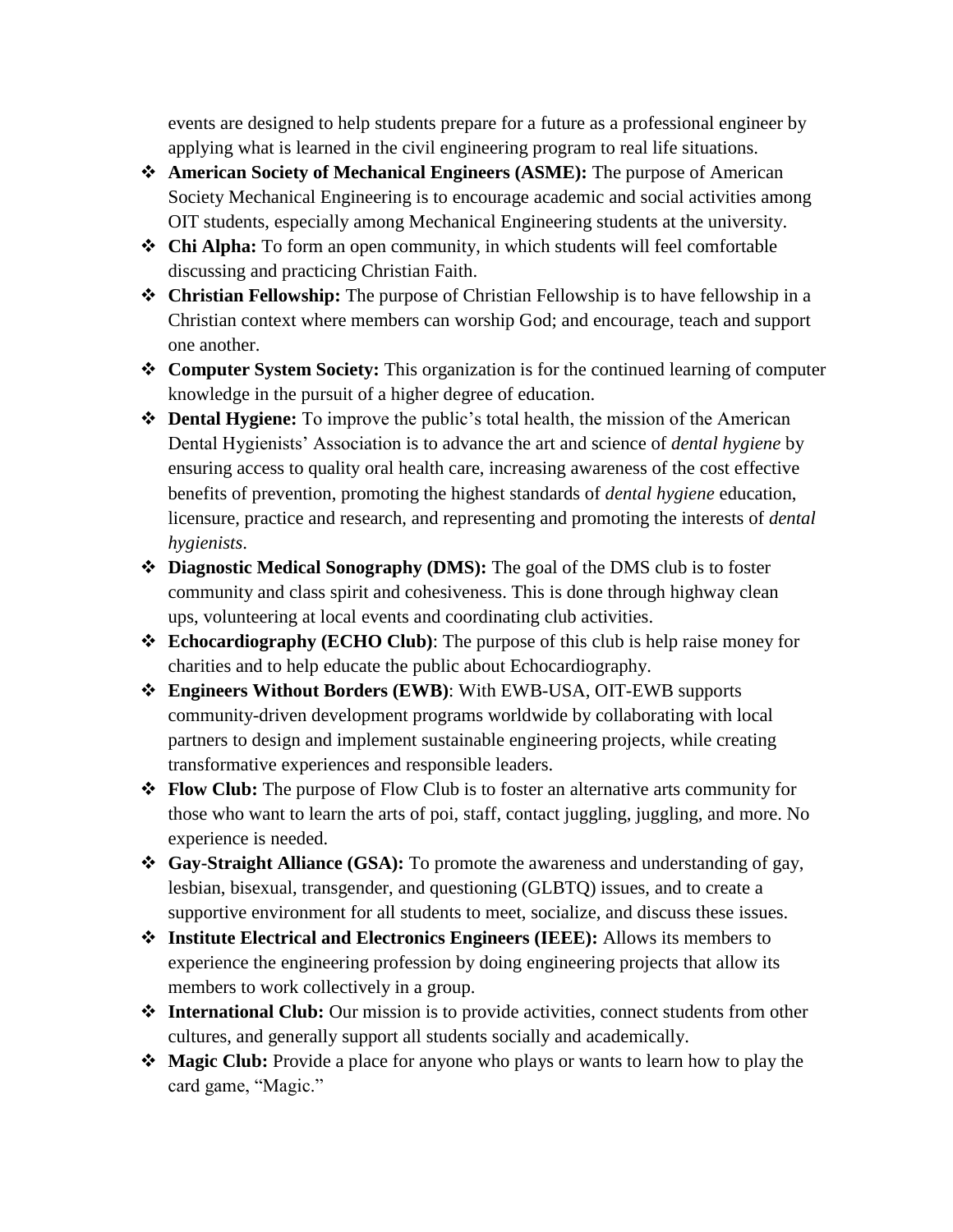- **MarsReach-** Promotes an interest in space and science through outreach to the community.
- **Martial Arts Club:** We promote martial arts as a way to improve the quality of life for students through adversity and discipline. We work out two or three times a week as a club. We also have a jujitsu team that occasionally competes in jujitsu matches.
- **Native American Student Union (NASU):** Our goal is to take part and promote cultural diversity at the OIT Campus and to provide a support network to ensure Native students are able to succeed in their educational endeavors.
- **Nuclear Medicine Technology Club:** The goal of this organization shall be to promote the field of Nuclear Medicine Technology, uphold the aspects of the NMT profession, and stimulate academic and social interaction between all NMT students.
- **Oregon Tech Student Management Association (OTSMA)**: The main objective of the club – networking with business professionals and helping students get jobs after graduation. Provide a supportive and enjoyable atmosphere where students will be empowered to identify and seize opportunities while experiencing management concepts that will enhance personal and professional growth.
- **OIT Cheer and Dance Team:** Promotes school spirit. It is our teams' duty to provide entertainment and bring positive spirit to our student athletes.
- **Oregon Tech Anime Club (OTAKU):** Discusses and appreciates the art form of anime and manga, and through student, appreciates Japanese culture.
- **Oregon Tech Game Developers:** To encourage game developers through creative design using art skills and software design.
- **Oregon Tech Riders (Snowboard & Ski Club):** The purpose of the Oregon Tech Riders is to develop skiing/snowboarding skills among members while providing safe, wholesome, and fun opportunities for students to interact with each other and become more involved with the campus.
- **Oregon Tech Rock Climbing Club:** Rock Climbing Club provides an opportunity to develop and maintain rock climbing skills and general health while providing safe opportunities to interact with fellow students.
- **Oregon Tech Target Shooters (OTTS):** The purpose of OTTS is the encouragement of organized target shooting for recreation and relaxation, to foster safe weapon handling and care practices, and to develop good sportsmanship and citizenship.
- **Phi Delta Theta**: The main goal of the fraternity is to allow individuals to feel like they are a part of something worthwhile and beneficial. By instilling a greater idealism in our organization, the fraternity allows for a higher level of friendship, sound learning, and moral rectitude. By performing numerous community service and philanthropy events every year, the fraternity is greatly dedicated to giving back everything that it has received from our OIT community.
- **Pre-MIT**: The main purpose for the Pre-MIT club is to bridge the gap between the numerous medical imaging hopefuls each year and the established MIT students and staff.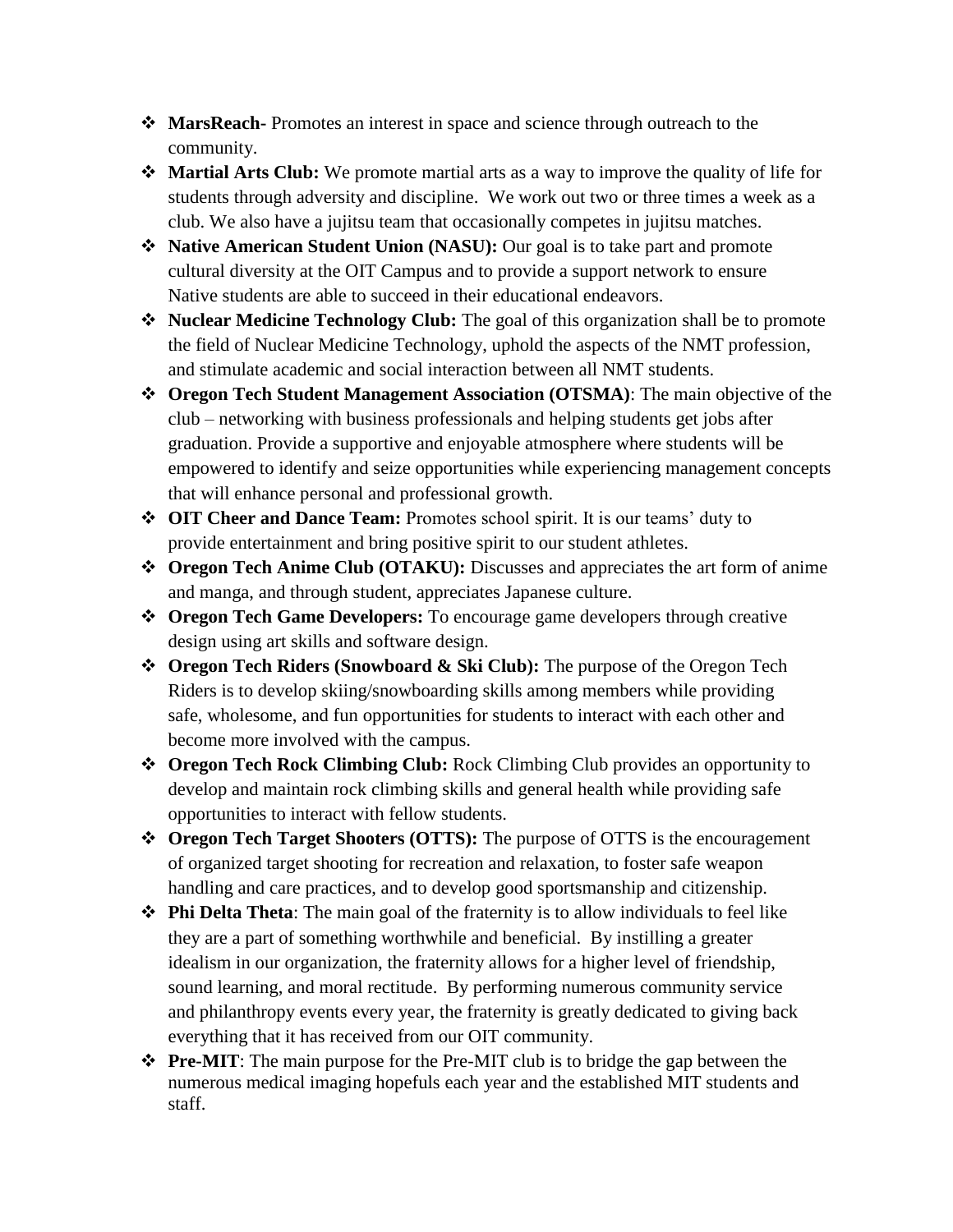- **Professional Land Surveyors of Oregon (PLSO):** The mission of the PLSO chapter is to facilitate activities and provide opportunities that foster professional growth and camaraderie among its members and the greater surveying community, empower future surveyors to become actively involved in their professional development, and promote future leaders within the industry and community we serve.
- **Psychology Club:** Promotes interest and provides social, educational, and networking opportunities to students of the Applied Psychology program.
- **Radiological Science (RDSC):** Promotes the field of radiologic science, upholds the ethical aspects of our profession, and stimulates academic and social interaction between all radiological science students.
- **Renewable Energy Club**: Affords opportunities to work together in a professional atmosphere to broaden their experiences in renewable energy, help each other achieve academic success, network with resources inside and outside of OIT, and promote renewable energy on-campus, in the community, and beyond.
- **Respiratory club:** We provide the community with health screening relating to respiratory care. The club will also provide respiratory health screening on OIT's campus to help current respiratory students get more hands on experience and to help current OIT students evaluate their current health status. The club will also help respiratory students attend professional conferences and seminars to help aid their success in completing the Respiratory Care Bachelor's program.
- **Retro Gaming:** A club to provide recreational alternatives to students in between studies.
- **Society of Automotive Engineers (SAE):** To allow students the chance to use their education on real-world projects and form industry contacts.
- **Society of Manufacturing Engineers (SME):** The Society of Manufacturing Engineering has the goal to represent the Oregon Institute of Technology providing to the members a manufacturing sustainability mentality, and following this philosophy, be able to help the local community with social service.
- **Society of Women Engineers (SWE):** The purpose of SWE is to better the lives of all women in the engineering field at OIT.
- **Students in Communication (SIC)**: The purpose of Students in Communication is to attract students to the Communication degree offered at OIT and to help students establish a network of friends and faculty in the program who will help them obtain their goals in their education and career paths.
- **Sustainability Club:** The goal of the Sustainability Club is to develop awareness of sustainability practices on campus. We work with different organizations to help OIT to become more sustainable, along with the Klamath Falls community.
- **Ultimate Frisbee:** The purpose of this club is to play Ultimate Frisbee, making new friends in the process.
- **Vascular Club:** Our mission is to improve the knowledge and educational experience of vascular students at OIT and to improve the reputation of vascular medicine and OIT in the community.